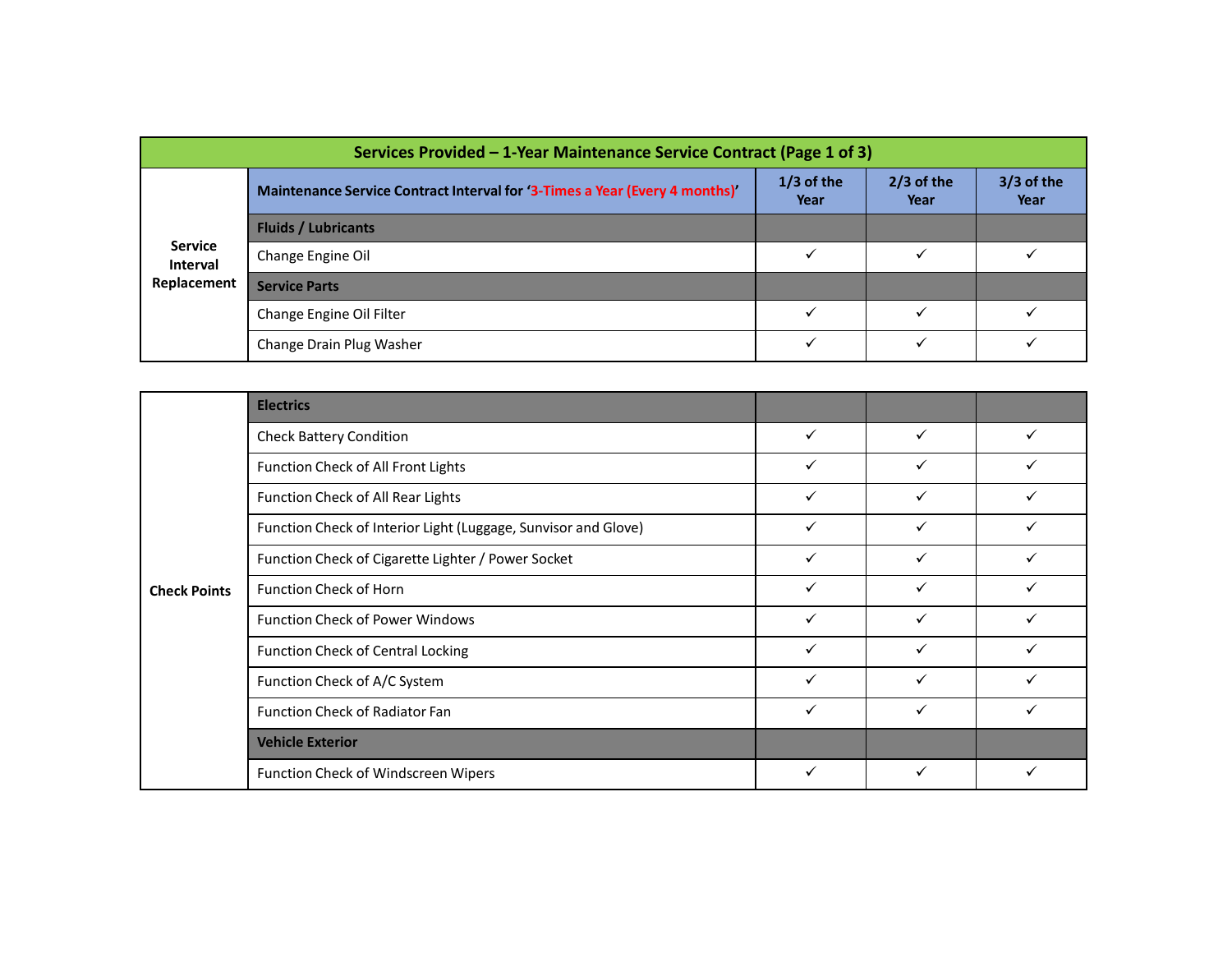|                     | Services Provided - 1-Year Maintenance Service Contract (Page 2 of 3)                                          |                 |                 |                 |
|---------------------|----------------------------------------------------------------------------------------------------------------|-----------------|-----------------|-----------------|
|                     | Maintenance Service Contract Interval for '3-Times a Year (Every 4 months)'                                    | 1/3 of the Year | 2/3 of the Year | 3/3 of the Year |
|                     | Check Wiper Blades for Damage                                                                                  | $\checkmark$    | $\checkmark$    | $\checkmark$    |
|                     | Function Check of Windscreen Washer Spray                                                                      | $\checkmark$    | $\checkmark$    | $\checkmark$    |
|                     | Visual Check for Windscreen Damage                                                                             | $\checkmark$    | $\checkmark$    | $\checkmark$    |
|                     | Lubricate Door Arrester / Check                                                                                | $\checkmark$    | $\checkmark$    | $\checkmark$    |
|                     | Lubricate Front Bonnet & Rear Boot Catch Hook                                                                  | $\checkmark$    | $\checkmark$    | $\checkmark$    |
|                     | <b>Tyres</b>                                                                                                   |                 |                 |                 |
|                     | Check & Reset Tyre Pressure of 4 Wheels and Spare Tyre                                                         | $\checkmark$    | $\checkmark$    | $\checkmark$    |
|                     | Check Thread Depth, Condition and Wear Pattern of Tyres                                                        | $\checkmark$    | $\checkmark$    | $\checkmark$    |
|                     | Check Expiry of 4 Wheels and Spare Tyre (*)                                                                    | $\checkmark$    | $\checkmark$    | $\checkmark$    |
|                     | <b>Undercarriage</b>                                                                                           |                 |                 |                 |
|                     | Visual Check of Undercarriage for Leaks and Damage                                                             | $\checkmark$    | $\checkmark$    | $\checkmark$    |
| <b>Check Points</b> | Visual Check of Gearbox, Final Drive and Drive Shalf Bellows for Leaks and Damage                              | $\checkmark$    | $\checkmark$    | ✓               |
|                     | Visual Check for Swivel Joints, Axle Mountings, Coupling Rod Bearings and Anti-roll Bar<br>Mounting for Damage | $\checkmark$    | $\checkmark$    | $\checkmark$    |
|                     | Visual Check of Brake System for Leaks & Damage                                                                | $\checkmark$    | $\checkmark$    | $\checkmark$    |
|                     | Visual Check of Exhaust System for Leaks & Damage                                                              | $\checkmark$    | $\checkmark$    | $\checkmark$    |
|                     | Check Brake Pads & Brake Discs Condition                                                                       | $\checkmark$    | $\checkmark$    | $\checkmark$    |
|                     | Service Brakes                                                                                                 |                 |                 | $\checkmark$    |
|                     | Check Front Brake Disc run-out condition                                                                       |                 |                 | $\checkmark$    |
|                     | Check Rear Brake Disc / Brake Drum run-out condition                                                           |                 |                 | $\checkmark$    |
|                     | Check Parking Brake Condition / Adjust free-play (not applicable for electronic parking<br>brake)              |                 |                 | ✓               |
|                     | Check Track Rod Ends for Play & Rubber Boot Condition                                                          | $\checkmark$    | $\checkmark$    | $\checkmark$    |